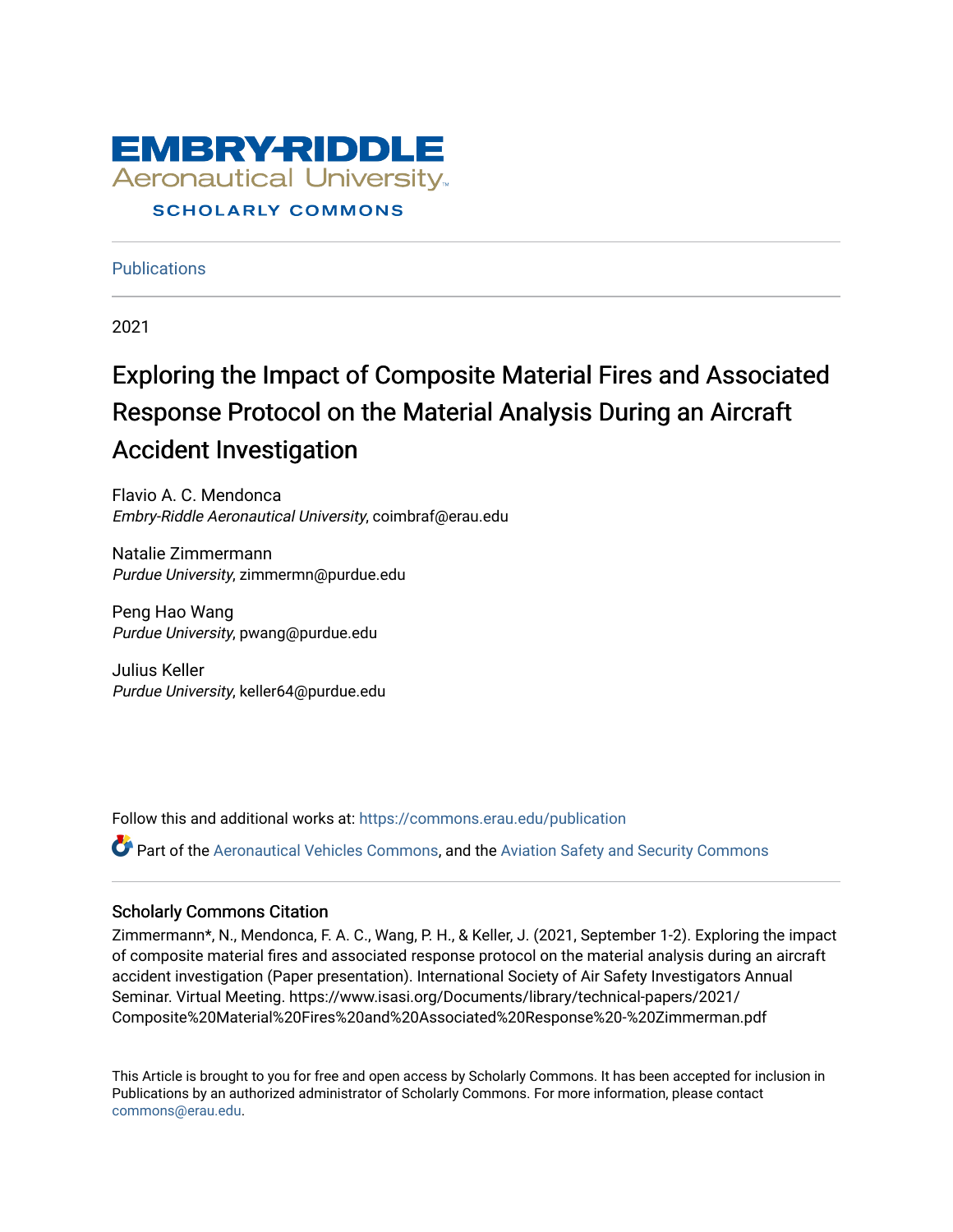# **Exploring the Impact of Composite Material Fires and Associated Response Protocol on the Material Analysis During an Aircraft Accident Investigation**

**Natalie Zimmermann,** Ph.D. Student, Purdue University, USA **Peng Hao Wang, Ph.D.,** Assistant Professor, Purdue University, USA **Flavio A. C. Mendonca, Ph.D.,** Assistant Professor, Embry-Riddle Aeronautical University, **USA** 

**Julius Keller, Ph.D.,** Assistant Professor, Purdue University, USA

*Natalie Zimmermann is a doctoral student at Purdue University's School of Aviation and Transportation Technology. She received her undergraduate and master's degree in Aeronautical Engineering Technology and Aviation and Aerospace Management, respectively. Ms. Zimmermann's undergraduate career was centered around an aviation maintenance-related curriculum, where she earned her Airframe and Powerplant (A&P) certificate alongside her bachelor's degree. During her graduate studies, Ms. Zimmermann increasingly focused on aviation safety, especially as it relates to safety in the realm of aviation materials, aviation maintenance activities and aircraft accident investigations.* 

# **Introduction**

Metals, beginning in the 1930s, have been frequently used as the material of choice for aircraft construction (Hallion, 1978; Jakab, 1999). Common metals used in the aviation industry range from alloyed and heat-treated aluminum to titanium, magnesium, and superalloys, the latter used in specialized applications (Hallion, 1978; Mouritz, 2012). Nevertheless, a shift in aircraft construction – specifically in terms of the materials used – began in the 1970s, as composite materials were introduced into commercial aircraft (Mouritz, 2012). Among others, the increased use of composited materials was – and still is – propelled by the ability to manufacture comparative lightweight and aerodynamically shaped components and structures that allow for reduced fuel costs while simultaneously retaining excellent strength and performance characteristics (Gopal, 2016; Hadcock, 1998; Haresceugh et al., 1994; Kassapoglou, 2013). However, safety is a crucial factor in aviation, and as such, critically impacts material choices. Therefore, when selecting materials to use for aircraft construction, both, design parameters – such as weight and strength – as well as safety elements – including failure modes and characteristics – are to be considered (Mouritz, 2012). When applied to the shift to composite materials evidenced in the aviation industry, it is crucial to also understand how the comparatively new materials will behave in the event of a failure or when damaged, such as in an aircraft accident.

# **Accident Investigation Process**

An aircraft accident provides compelling evidence of hazards and failures within the aviation system. A well conducted aircraft accident investigation process should identify all causal and contributing factors of a mishap as well as provide effective safety recommendations to enhance aviation safety. Thus, the aircraft accident investigation process is a pillar for the continuous development of the aviation industry. As defined by the International Civil Aviation Organization (ICAO), the primary – and only – purpose of an aircraft accident investigation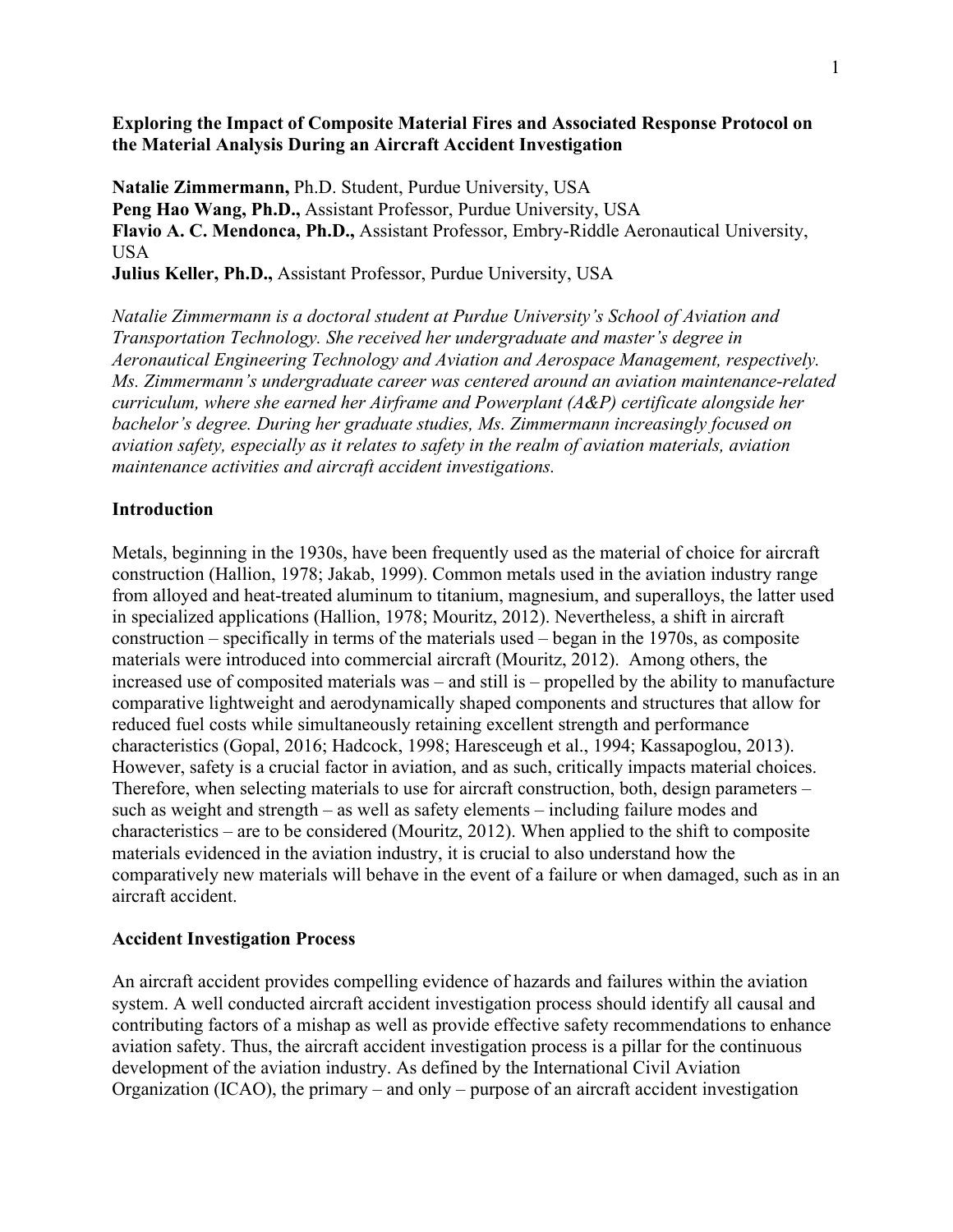process is to prevent future aircraft accidents and incidents (ICAO, 2020). To this end, the investigation process follows an organized, systematic and methodological approach, focused on the identification of the causal factors of the aircraft accident under consideration (ICAO, 2011). Specifically, the accident investigation process can be divided into the following three phases, each with a distinct focus: data collection, data analysis and presentation of findings (ICAO,  $2011$ ). As the name indicates, the first phase – data collection – is centered around the gathering of applicable information and evidence, an ongoing process throughout the investigation. The second phase – analysis of data – is conducted in tandem with the data collection phase, both complementing each other. The third phase – presentation of findings – completes the accident investigation process by outlining the information obtained and corresponding conclusions drawn based on the previous two phases (ICAO, 2011). The investigative findings obtained and the conclusion of the investigation process are ultimately used to formulate safety recommendations, such as preventive actions, with the goal of increasing safety and preventing aircraft accidents (ICAO, 2020).

# **Composite Materials and Aircraft Accident Investigation**

With a specific focus on aircraft accidents as well as accident-related elements and investigations, certain characteristics, properties, and behaviors of composite materials may present challenges that require further consideration. For instance, depending on the specific circumstances, an aircraft accident investigation may require an in-depth analysis of the structural materials to determine failure modes. Per ICAO (2012), a so-called *Structures Group*  can be formed – depending on the details of each accident – to analyze, among others, airframe structural failures. Furthermore, once the on-site/field phase of an aircraft accident investigation is completed, select structures and the respective failures may require further analysis in a laboratory setting to determine the exact causal factors and failure modes (ICAO, 2012). However, a crucial factor to consider during the post-accident, laboratory analysis of failed composite-based structures is that composite materials and the associated structures present different – more complex – failure modes than traditional, long-established aircraft metals (Stumpff, 2001a). The importance and criticality of understanding the failures of composite materials, especially in aircraft structures, are illustrated by American Airlines (AA) Flight 587, the first commercial accident involving a composite-based structural failure in flight. In the case of AA Flight 587, the added complexity of composite material failures coupled with the comparative novelty of the materials and the resulting reduced volume of literature in the field of fracture and failure analysis added a further obstacle to the accident investigation process (Fox et al., 2005).

# **Composite Aircraft Fires**

In addition to presenting further complications during the material analysis steps of an accident investigation process, composite materials also introduce health hazards to aircraft accident investigators and first responders. Similar to other materials under combustion, composite materials release smoke to, and reduce the content of oxygen in, the atmosphere, subsequently worsening the surrounding air quality (Vajdová et al., 2019). Furthermore, ICAO (2012) lists composite materials alongside with other potential hazards present at an accident investigation site such as oxygen system components, batteries, and fuels. Specifically, common materials and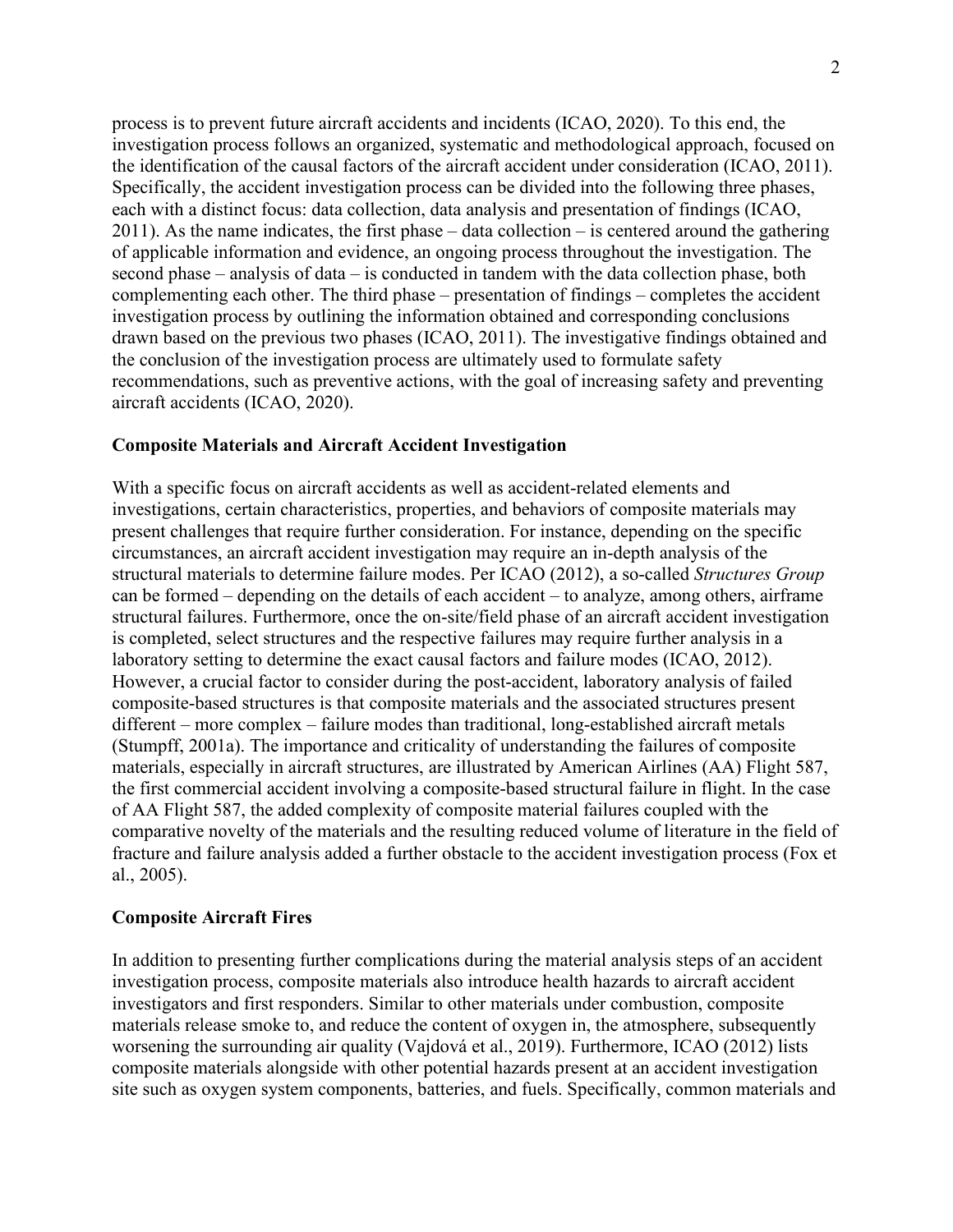chemicals used for composite aircraft construction – including carbon, aramid fibers, fiberglass, and epoxies – may release noxious gases or small fragments, presenting respiratory hazards when damaged or upon burning (Australian Transport Safety Bureau [ATSB], 2008). A range of organizations, institutions, and authors have recommended and enumerated guidelines and protective steps to control and reduce the hazards presented by composite fire byproducts, respectively. Common examples include, among others, wearing specific personal protective equipment (PPE) together with filtering respirators and biohazard suits (ATSB, 2008; ATSB & Directorate of Defence Aviation and Air Force Safety [DDAAFS], 2017), and containing the release of dangerous substances by extinguishing the fire and through the application of holddown or fixant solutions (Olson, 1994; United States Army Combat Readiness Center [USACRC], 1996).

A specific area to focus on, in terms of fires in composite-based aircraft components and structures, include aircraft engines, as they commonly employ composite-based structures for the construction of engine blades, cowlings, nacelles, and pylons (ATSB, 2008). Furthermore, aircraft engines are classified fire zones, defined by the Federal Aviation Administration (FAA) as "a flammable fluid leakage zone that contains a nominal ignition source" (2009, p. 11). Therefore, the risk for fires coupled with the abundance of composite materials used, make aircraft engines critical health hazard areas after an aircraft accident and the subsequent investigation.

# **Focus Statement**

This project, thus, focuses on how engine composite structures during powerplant fires may affect first respondents, search and rescue efforts, as well as the accident investigation process. The health hazards and consequences presented by burning composites will be explored in relation to their impact on the subsequent materials analysis. Specifically, how the hazardous materials handling protocols for composite materials aforementioned affect the damaged materials and the associated fractographic evidence will be evaluated. In this research, consequences of specific hazardous, burning composite material handling protocols will be assessed from the material analysis perspective, with the purpose of identifying the effect thereof on the material fractographic study, highlighting potential detrimental impacts on the surfaces studied that may reduce the investigative analysis depth. Within the specific scope of the present study, the first two phases of an accident analysis process – data collection and data analysis – as highlighted by ICAO (2011), are of interest. The data collection phase applies to the collection of materials-related evidence at the accident site, while the data analysis phase relates to the examination of the collected material evidence in the laboratory environment. If issues arise that impact these two first phases, i.e., through the application of hazardous/burning composite material protocols to burning composite-based aircraft structures, the findings obtained can be affected, potentially derailing the original intent of the investigation: developing effective safetyenhancing recommendations.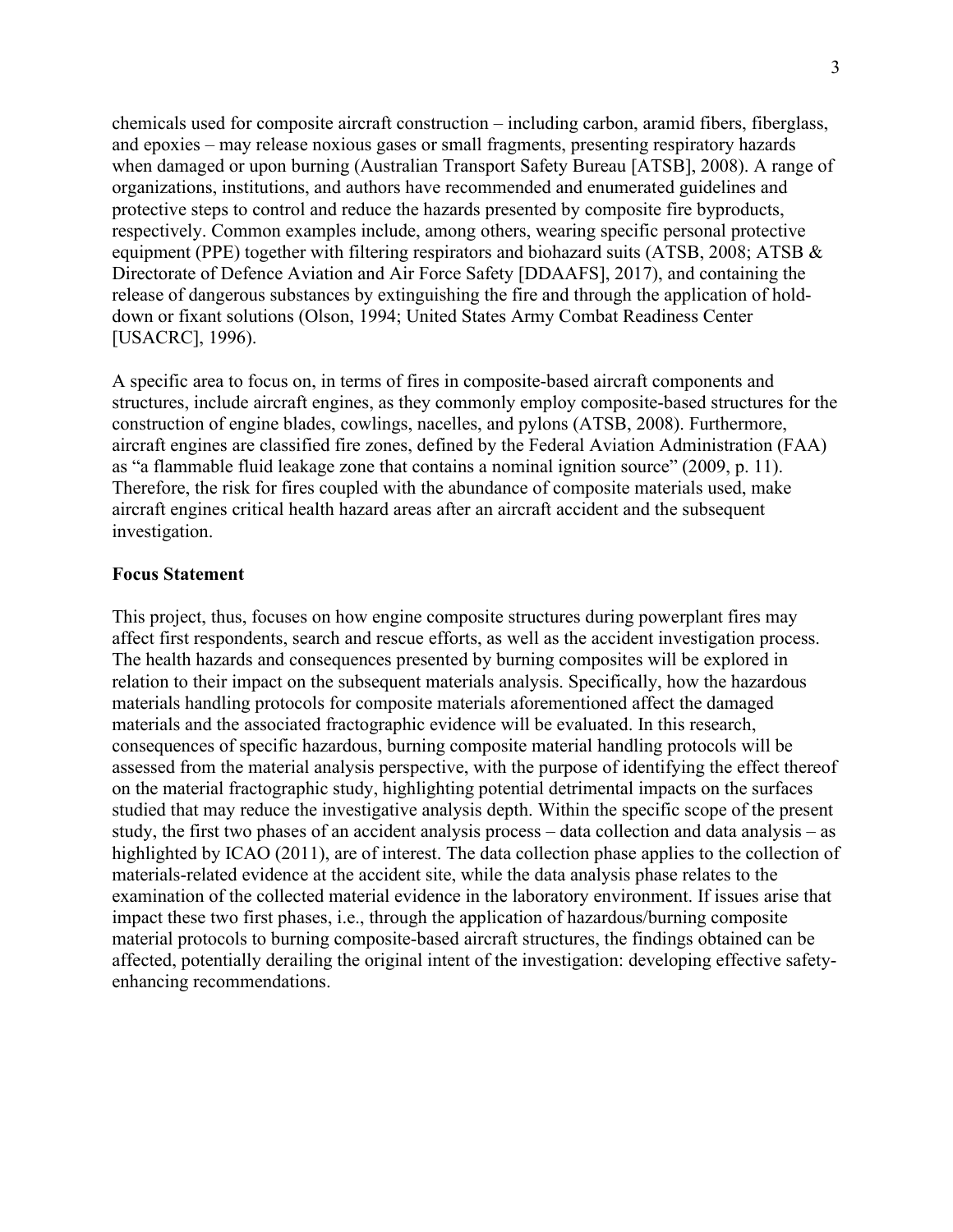#### **Aircraft Engines, Composite Materials, and Fires**

As afore-indicated, composite structures are frequently employed for the construction of engine blades, cowlings, nacelles, and pylons (ATSB, 2008). Even though the hot-section of a turbine engine, comprising the combustion chamber, turbine blades, and exhaust, is primarily reliant on metallic- and ceramic-based materials due to the extreme temperatures, the cold-section offers prime conditions for the implementation of polymer composites (Marsh, 2012). Specifically, sandwich-based composite structures are used to line engine cowlings and nacelles due to the ability of sandwich cores to act as a sound-absorbents/suppressors while allowing for reduced weight (Anoshkin et al., 2018). The liners used include materials such as fiberglass, epoxy, and aramid-honeycomb sandwich cores (Marsh, 2012). Furthermore, carbon/epoxy-based composite material is used to manufacture larger, but lighter, complex-shaped engine fan blades and fan containment cases (Corman et al., 2016; Ma et al., 2017; Marsh, 2012). Engine pylons, due to their structural significance, rely on aramid/Kevlar fibers for damage protection (Mrazova, 2013). In addition to epoxy thermosetting resin, thermoplastic resins including polyether ether ketone (PEEK) and polyphenylene sulfide (PPS) are also used in aircraft engine applications as matrix materials (Berry, 2002; Soutis, 2005; Vieille et al., 2011).

In addition to the inherent failures from an accident, composite structures exposed to a fire may be damaged from the combustion process itself. Common failure modes observed in composite material samples when subjected to fires and high temperatures are delamination and matrix cracking (Dodds et al., 2000; Mouritz & Gibson, 2006). Similarly, char formations are found on burnt composites. These charred regions, however, can presents benefits related to fire propagation, as char can act as a thermal insulator and oxygen blocker (Mouritz & Gibson, 2006). These elements are further to be considered during the material analysis steps.

As briefly previously introduced, the combustion byproducts of composite materials used for the construction of engine structures present a line of hazards for first respondents to the accident scenes, ranging from toxic smoke and combustion gases to potentially respirable fiber fragments.

#### *Hazards Presented by Fiber Dispersion*

Small-sized fibers released during the combustion of fiber-reinforced composite materials present a number of health effects, ranging from the irritation of skin and eyes to respiratory difficulties resulting from the inhalation of said fibers (Mouritz & Gibson, 2006). Specifically, fibers between  $0.7 \mu m$  and  $7 \mu m$  in diameter present risks to the human respiratory system (Mouritz & Gibson, 2006). Each material, however, presents differing health hazards dependent on the materials' intrinsic virgin fiber size and combustion characteristics.

*Carbon Fiber Combustion:* Virgin carbon fibers, with an approximate diameter of 7 µm, are on the upper limit of the respirable particle size. However, through combustion, the diameter of said fibers is decreased through chemical processes to dangerously small sizes (Brown, 2014; Mouritz & Gibson, 2006; Gandhi et al., 1999). Various elements impact the decomposition of the carbon fibers in a fire, thus influencing the volume of dangerous respirable carbon fiber released (Eibl, 2016). On one hand, fires with comparatively low temperatures – i.e. average temperatures below  $600^{\circ}C$  ( $\sim$ 1,110 $^{\circ}F$ ) – are generally not expected to yield a critical quantity of carbon fiber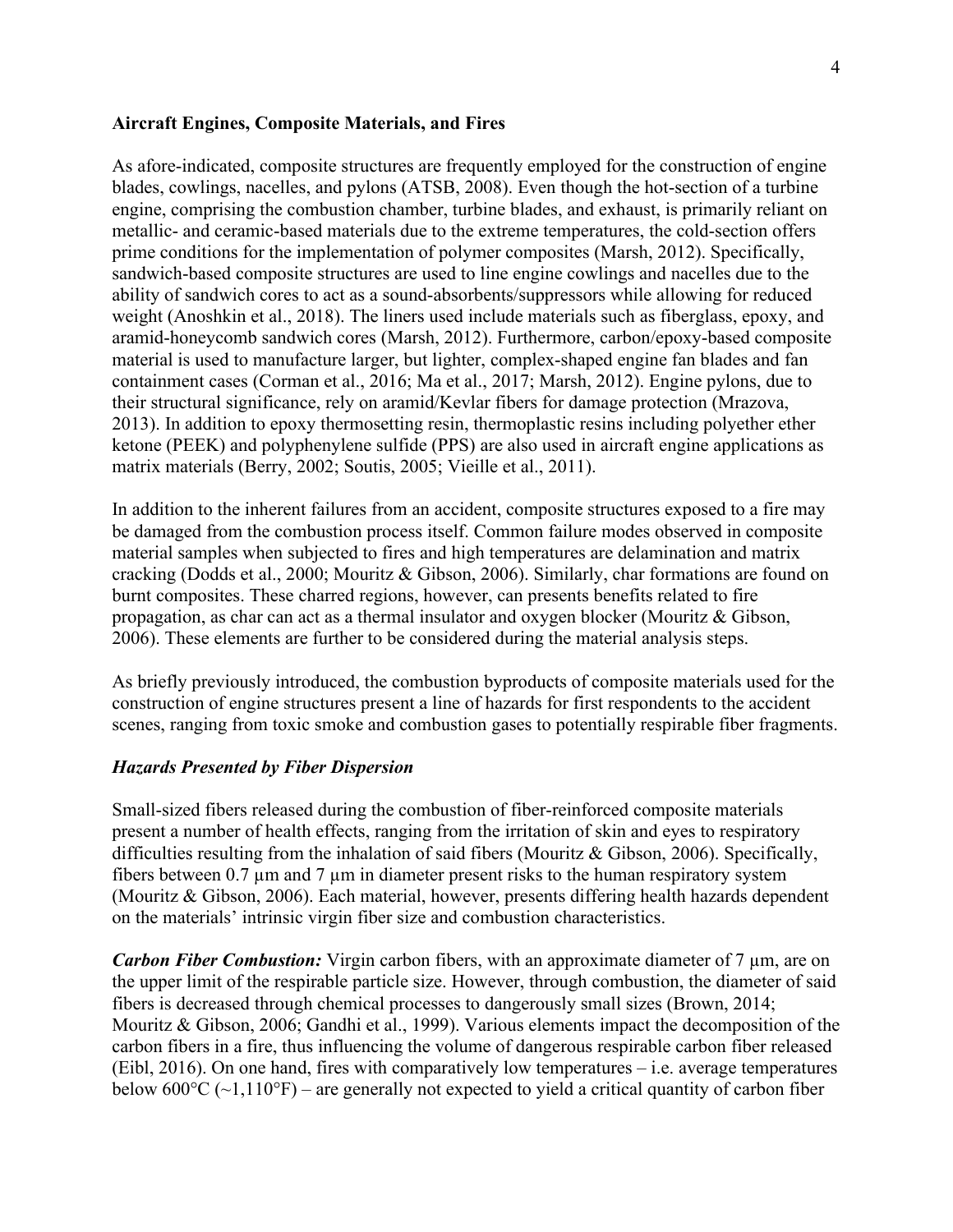fragments. On the other hand, presence of fuels (i.e. aircraft fuel) as well as oxygen (i.e. through large exposed surfaces) result in further carbon fiber decomposition and a greater chance of critical fiber fragment formation. The intrinsic – initial – fiber size, moreover, is an influential factor in the formation of fiber fragments of respirable size (Eibl, 2016).

*Fiberglass Combustion:* While, as aforementioned, the diameter of carbon fibers can decrease in a fire, glass fibers do not present the same behavior. Specifically, glass fibers are observed to melt at temperatures above  $600^{\circ}C$  ( $\sim$ 1,110°F), thus not decomposing into smaller fiberglass fragments (Mouritz & Gibson, 2006). Furthermore, the diameter of virgin glass fibers  $(\sim 12 \,\mu m)$ is above the upper limit of respirable particle size, thus not presenting an inhalation hazard per se. Nevertheless, fiberglass dust or pulverized fibers – which could potentially present an inhalation hazard – can be a result of impact- or collision-type events (Mouritz & Gibson, 2006), such as aircraft accidents.

*Aramid Fiber Combustion:* Aramid fibers are a form of high-performing organic fibers (Yang et al., 2019). At temperatures ranging from  $500C^{\circ}$  ( $\sim$ 930°F) to  $550C^{\circ}$  ( $\sim$ 1020°F), aramid fibers commence charring and decomposing, resulting in potential respirable particles (Bourbigot et al., 2001; Mouritz & Gibson, 2006).

It is important to note, however, that even though potentially respirable, neither virgin carbon fiber, virgin glass fibers, nor virgin aramid fibers present short-term toxicological hazards upon inhalation (Mouritz & Gibson, 2006). Nevertheless, health risks resulting from inhaling postcombustion fibers cannot be ruled out, as fibers involved in the combustion process of composite materials may be contaminated with potentially hazardous materials and chemicals. Postcombustion fibers have been reported to present char, matrix residuals, phenols, aromatic compounds, and polycyclic aromatic hydrocarbons (PAHs) on their surfaces, adding further health concerns (Lipscomb et al., 1997; Mouritz & Gibson, 2006).

#### *Hazards Presented by Thermal Decomposition*

As the combustion of fibers is accompanied by airborne, and potentially respirable, fiber particles and fragments, the decomposition of polymeric matrix materials and the afore-described fibers introduces a volume of toxic chemicals which are released upon combustion (Mouritz & Gibson, 2006). From experimental studies conducted over the last three decades, byproducts formed and released during the thermal decomposition of fibers and matrix materials have been identified. Even though the exact composition of byproducts obtained as well as the relative proportion thereof is dependent on the combusted material, general trends can be recognized from literature. Lipscomb et al. (1997), Mouritz & Gibson (2006) and Vogt (1985) reference carbon monoxide (CO), carbon dioxide (CO<sub>2</sub>), nitrogen dioxide (NO<sub>2</sub>), hydrogen cyanide (HCN), alkylated phenols and aromatic ethers as byproducts resulting from epoxy resin matrix material combustion. During the thermal decomposition of the thermoplastic matrix PEEK, phenol is the primary observed gas together with a combination of further organic gases. PPS thermoplastic matrix, on the other hand, yields benzene, benzenethiol, and a range of dimers, trimers, and tetramers (Mouritz & Gibson, 2006). Furthermore, both types of thermoplastic resins described herein – PEEK and PPS – are observed to yield comparatively large volumes of char (Mouritz & Gibson, 2006). In composite materials reinforced by carbon fibers, aromatic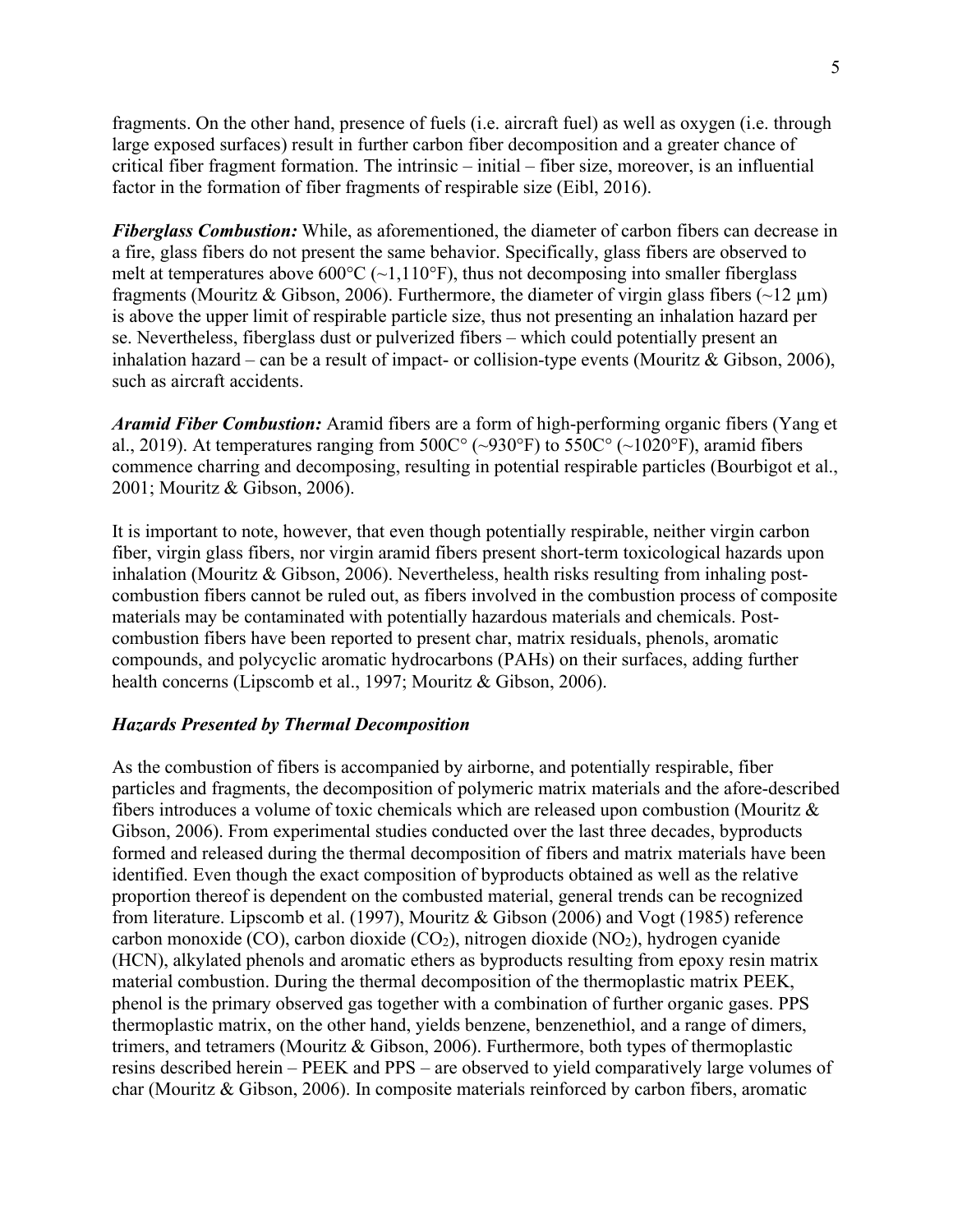compounds, phenols, as well as PAHs, including quinoline and toluidine, were observed (Courson et al., 1996; Mouritz & Gibson, 2006). Byproduct yields from thermally decomposing aramid fibers include nitrogen oxides  $(NO<sub>x</sub>)$ ,  $CO<sub>z</sub>$ ,  $CO<sub>z</sub>$ ,  $HCN$ , and aromatic compounds, such as toluene and benzene (Mouritz & Gibson, 2006; Tewarson & Macaione, 1993). Similar byproducts – including hydrochloric acid (HCl),  $CO$ ,  $CO$ <sub>2</sub>, acetone, propylene, styrene, toluene, benzene, and further aromatic compounds – are observed in experiment including glass fiberreinforced composites (Mouritz & Gibson, 2006; Tewarson & Macaione, 1993). The chemical compounds listed herein, as well as the compounds contaminating burnt fibers previously introduced, can present short- and long-term negative health effects, including – but not limited to – harm to the eyes, skin, kidneys, thyroids, and to the liver, as well as the respiratory, blood, nervous, and cardiovascular systems (National Institute for Occupational Safety and Health [NIOSH], 2007). Furthermore, it is important to note that certain substances are carcinogenic (NIOSH, 2007). The exact health impacts and respective hazards, however, are dependent on the particular concentration and mixture of materials, and are thus unique to each scenario (Mouritz & Gibson, 2006).

The previous paragraph outlined a range of chemicals and the corresponding health effects that are produced as a result of the thermal decomposition of fibers and matrix materials that are commonly employed for the manufacture of aircraft engine components. While the byproducts introduced above are separated in terms of the specific composite materials, it is important to note that matrix materials and fibers interact with one another in a real composite system. Therefore, the combustion byproducts produced by the fibers and matrix materials – and especially the health effects thereof – are to be considered in conjunction, as the combined toxicity may be increased (Gandhi & Lyon, 1998; Mouritz & Gibson, 2006). Furthermore, to reduce the flammability or to improve flame retardant properties, composite materials are frequently modified through the use of coatings, addition of compounds into the matrix, or by chemically modifying the matrix, among others. However, even though these methods may delay the onset of fires or improve flammability properties, in some cases, they may result in more toxic emissions, thus worsening health effects (Black et al., 2015; Mouritz & Gibson, 2006).

# **Adjusted Processes for Composite Fire Handling**

In light of the health hazards presented by burning composites during an aircraft accident involving a fire, the corresponding response protocol has been adjusted by the according aircraft accident investigation authorities. Specifically, the procedures impact personnel that is involved in the handling of the composite material, such as first responders and aircraft accident investigators, during and/or post- combustion. For the protection of individuals requiring to handle composite materials, personal protective equipment (PPE) is used as the first defense mechanism. A general, overarching list of PPE to be worn includes (ATSB, 2008; Black et al., 2015; Olson, 1994; USACRC, 1996):

- Respiratory protection: Respirators (full- or half-face) to protect from the inhalation of fiber fragments/particulates, vapors, and fumes.
- Eye protection: If half-face respirators are worn, additional eye protection in the form of fitting safety glasses or goggles – are required to reduce and prevent the exposure of eyes to fiber fragments/particulates.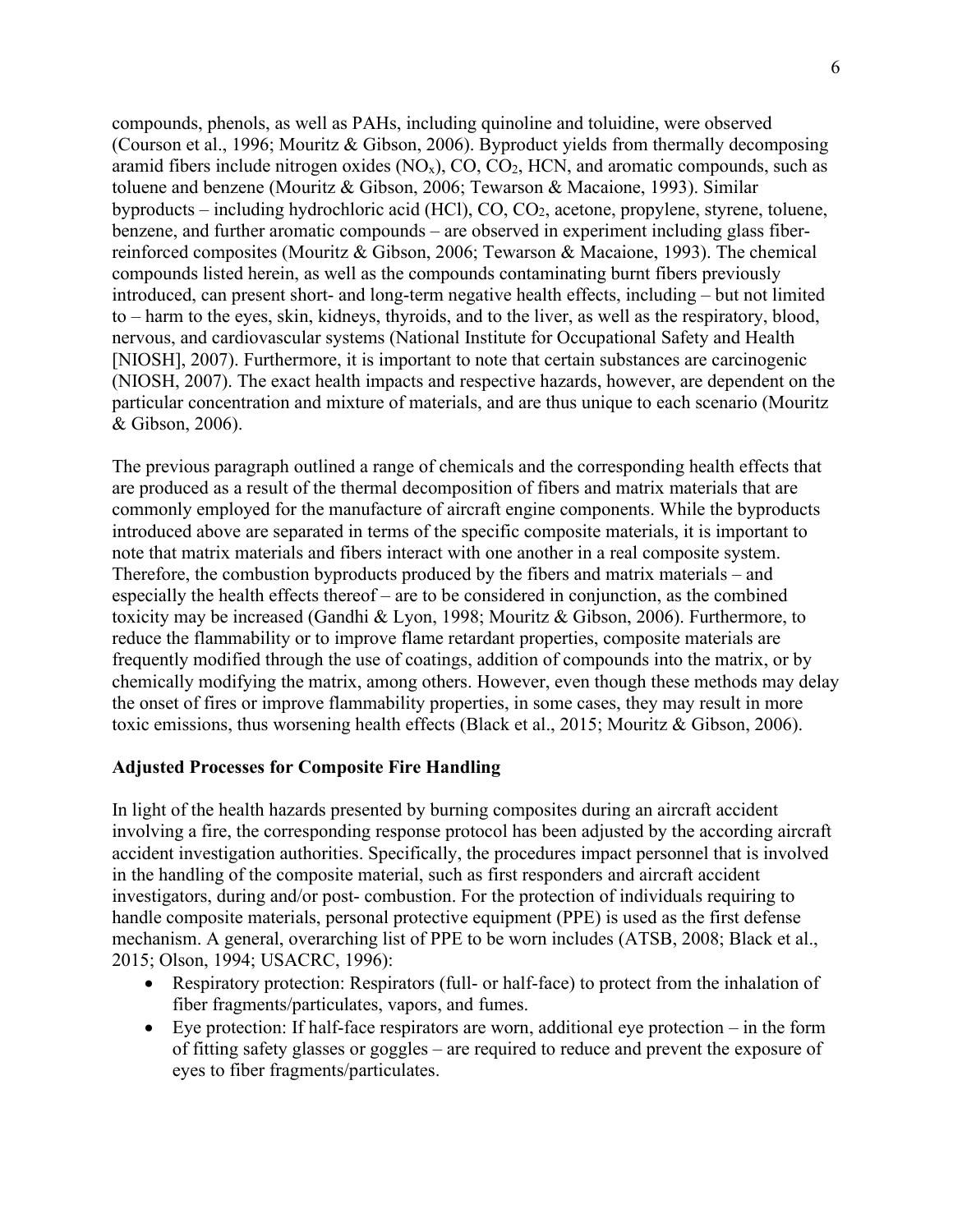• Skin protection: Coveralls, gloves and boots to reduce and prevent dermal exposure to fiber fragments/particulates. The coveralls shall be fastened with duct tape around potential opening points (i.e., wrists and ankles) to intercept penetration of fiber fragments/particulates. The gloves shall be made out of puncture-resistant materials (i.e. leather) and be complemented by nitrile/rubber gloves to prevent further exposure to chemical hazards such as fluids. Footwear guidelines include steel-toe, hard-soled boots

The above-listed PPE guidelines are highly dependent on each individual scenario, and are impacted by factors such as environmental conditions, condition of the hazardous material, as well as distance to the hazardous area. The United States Army Combat Readiness Center (USACRC, 1996) defines a 25-foot ( $\sim$  7.5 meter) boundary around burning composites as the high-risk of exposure area in which the PPE requirements outlined above are to be stringently followed. However, the exact size of the high-risk of exposure area is not fixed, but rather dependent on environmental factors. For instance, on one hand, high-winds may aid the dispersion of fibers and other hazardous materials, resulting in an increased high-risk exposure zone. On the other hand, rainy conditions may reduce the dispersion of hazardous materials, narrowing the high-risk exposure zone (Black et al., 2015; USACRC, 1996). Outside the highrisk exposure zone – in the so-called peripheral area – Olson (1994) and the USACRC (1996) recommend less restrictive PPE protocols. Similarly, the exact condition of the damaged and burned composite materials in question influences the choice of PPE. Specifically, composites that are burning or smoldering require more protective respiratory protection and clothing, while not permitting the use of nitrile/rubber gloves. Protective equipment for the handling of composite materials that are broken or present splintering, such as after a fire, oppositely, includes rubber/nitrile gloves as well as respirators instead of self-contained breathing apparatuses (Olson, 1994; USACRC, 1996). A summary of the specific PPE requirements for each scenario, per Olson (1994) and the USACRC (1996), is outlined in Table 1.

#### **Table 1.**

|                                      | <b>Respiratory Protection</b>                                                                                                              | Eye Protection                                  | <b>Skin Protection</b>                                                                                   |
|--------------------------------------|--------------------------------------------------------------------------------------------------------------------------------------------|-------------------------------------------------|----------------------------------------------------------------------------------------------------------|
| Burning/<br>Smoldering<br>Composites | Self-contained breathing<br>apparatus (SCBA)                                                                                               | Self-contained breathing<br>apparatus (SCBA)    | NFPA 1971 standard:<br>Full-body suit, gloves,<br>and boots<br>*No rubber/nitrile<br>$gloves*$           |
| Broken/<br>Splintered<br>Composites  | Full- or half-face<br>respirators with dual<br>cartridge filters:<br>Dust/mist protection and<br>high efficiency particulate<br>air (HEPA) | Goggles (if a half-faced<br>respirator is worn) | Tyvek®-type full-body<br>suits<br>Leather and rubber/nitrile<br>gloves<br>Hard-soled, steel-toe<br>boots |
| Peripheral<br>Area                   | High efficiency<br>particulate air (HEPA)<br>disposable or reusable<br>respirators                                                         | Safety glasses or goggles                       | Long-sleeve clothing<br>Leather and rubber/nitrile<br>gloves<br>Hard-soled, steel-toe<br>boots           |

*Specific PPE Requirements at a Burning Composite Material Accident Site.*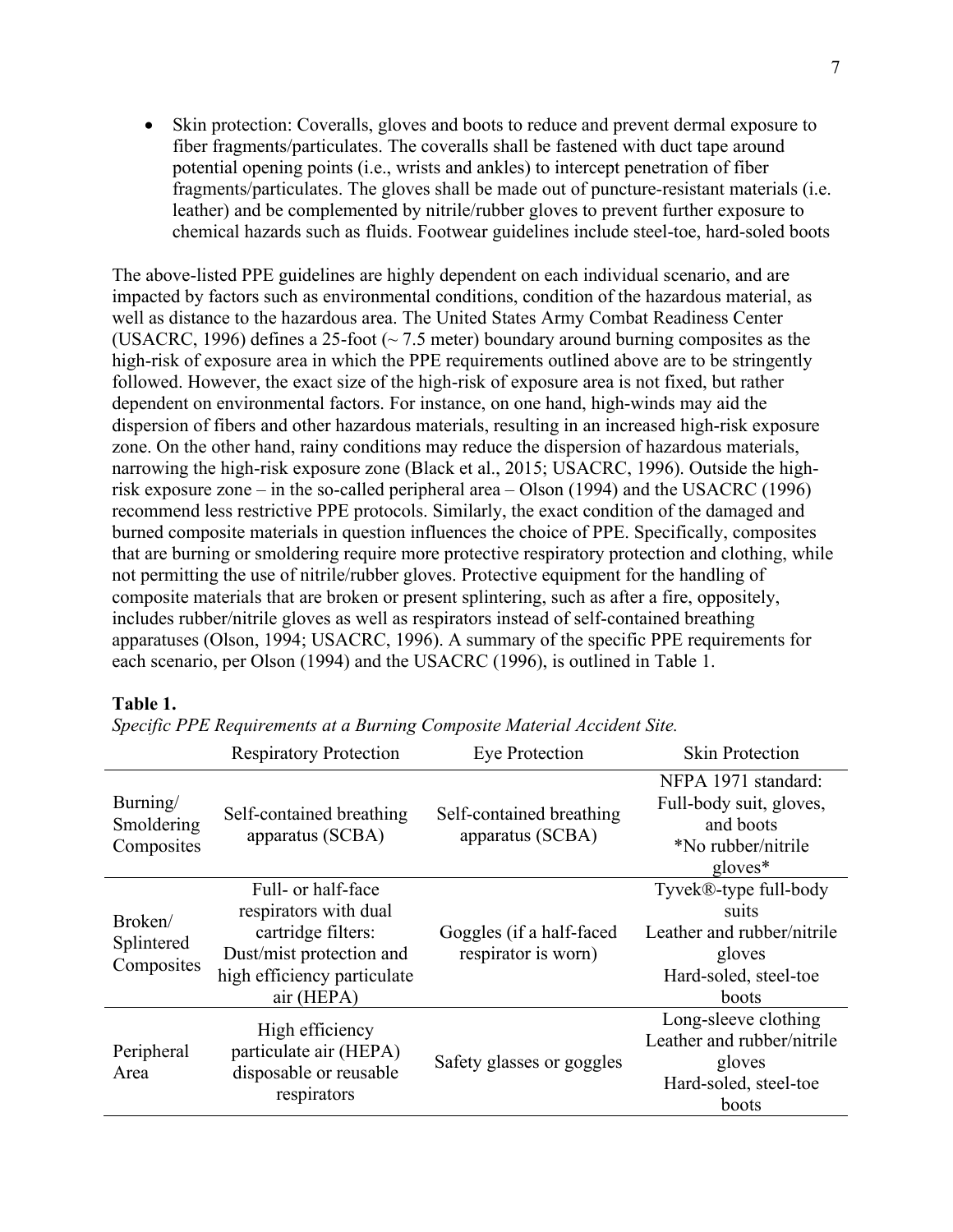In addition to adjusted PPE guidelines, burning composite handling protocols include procedures to mitigate further fiber dispersion. Specifically, so-called fixant solutions are suggested to be applied over burning and smoldering composite fires to secure loose fibers and particulates stemming from a composite fire (ATSB, 2008; Black et al., 2015; Olson, 1994; USACRC, 1996). Fixant solutions currently in-place include acrylic floor wax (mixed with water) and polyacrylic acid (PAA) (USACRC, 1996). Application of fixant solutions can be conducted through backpack sprayers, hoses, and spraying guns, and is to be directed to thoroughly cover all surfaces (aircraft structures and others) that may contain fiber particulates, regardless of whether the composite structure in question is burning. After application, the fixant is to be allowed to dry (ATSB, 2008; Black et al., 2015; Olson, 1994; USACRC, 1996). When the fixant is dry, the respectively coated parts may be further protected through wrapping in plastic films or sheets. The wrapped parts may, in turn, be placed in plastic bags of at least 0.006 inches (0.15 millimeters) in thickness (Black et al., 2015; Olson, 1994; USACRC, 1996).

# **Discussion: Impact of Adjusted Handling Procedures on the Material Analysis**

As part of the second phase of the aircraft accident investigation, the data analysis phase, material evidence may be subject to a series of laboratory tests to determine – as applicable and necessary – failure modes and causes of aircraft components and their effect on the accident causal factors and sequence (ICAO, 2011). Among others, tests and tools used for the fractographic examination of composite failures include stereomicroscopes (optical microscopes), scanning electron microscopes (SEM), transmission electron microscopes (TEM), X-ray, X-ray computer tomography (CT), ultrasound, infrared spectroscopy (IR), thermomechanical analysis (TMA), dynamic mechanical analysis (DMA), differential scanning calorimetry (DSC), and electron spectroscopy for chemical analysis (ESCA) (Fox et al, 2005; ICAO, 2011; Stumpff, 2001b; Sultan et al., 2009). However, in order to use the techniques above-mentioned, the specimens under examination may require special preparation (ICAO, 2011; Purslow, 1984). Consequently, in light of the requirements, needs, purpose, technology, and limitations of the specific material analysis techniques that may be used, it is crucial to consider how the methods employed to handle the hazards presented by burning composites at an aircraft accident site interact with the subsequent material analysis process. Previously introduced and discussed literature presents and highlights potential detrimental impacts of the afore-mentioned hazardous material handling procedures on the material analysis steps. In an overarching sense, as introduced by Black et al. (2015) – "in certain circumstances, spraying fixant may interfere with the analysis of evidence" (p. 10).

To analyze the material evidence in a laboratory, the parts and components in question need to be moved from their accident location to the adequate analysis facility. Furthermore, as previously introduced, the analysis of material evidence requires, in certain instances, specific preparation of the specimens. However, both of these steps may result in disrupting the fixant coating applied, detrimentally impacting the original intent of the fixant – preventing fiber dispersion (Black et al., 2015). To prevent further dispersion of fibers, the Australian Transport Safety Bureau (ATSB, 2008) recommends not handling or moving composite structures that may have been involved in a fire.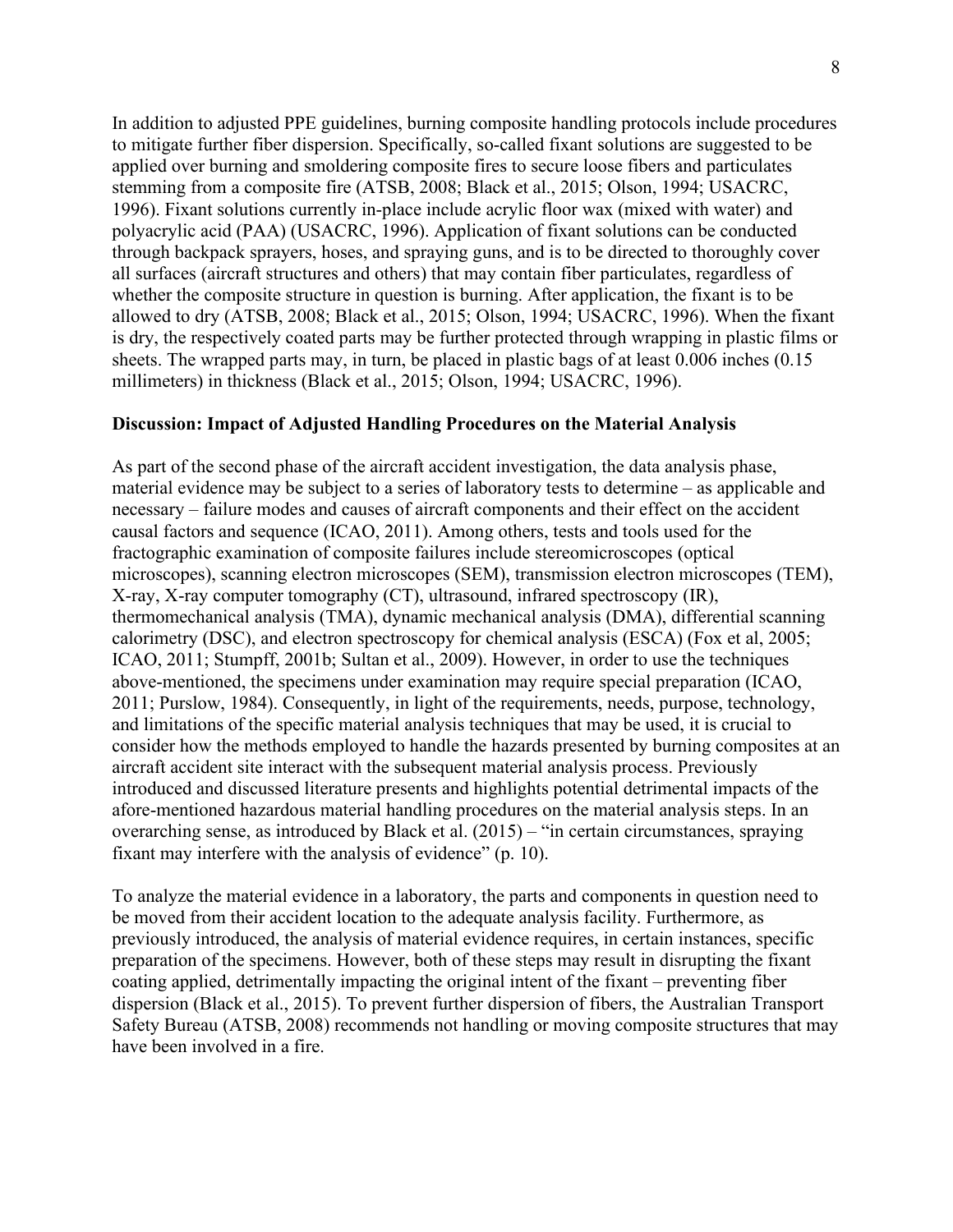Moreover, certain analyses require the fixant application to be completely removed. In said cases, so-called stripping solutions, frequently based on ammonia or trisodium phosphate, can be used to remove the fixant solution from the surfaces to be studied (Olson, 1994). However, stripping solutions, similar to the fixant solutions themselves, present dangers to the material analysis process. As introduced by Olson (1994), the stripping solutions can interact with the material evidence on which it is applied on, potentially damaging the part, and thus removing evidence during the accident investigation process.

Studies such as Ferreri (2010) have focused on analyzing the effectiveness of different fixant solutions at reducing the fraction of dangerous respirable fibers. However, literature related to the interaction between fixant and stripping solutions with the materials evidence is scarce. Therefore, as indicated by the USACRC (1996), research in the area of fixant and stripping solution compatibility specifically with burning modern composite materials is required to minimize the trade-off between minimizing health hazards while ensuring critical evidence is not removed or destroyed. If material evidence is damaged or destroyed, the depth and detail gathered during the material analysis process may be detrimentally impacted, potentially compromising the overall accident investigative effort. Moreover, as aforementioned and also an area of interest of Ferreri (2010), fiber release during the material analysis steps, specifically as fixant solutions are disturbed and specimens are cut, is to be considered, specifically as it relates to the hazards presented to the specialists conducting the material analysis steps. The health hazards presented during the study of the material evidence drive the PPE requirements to be followed in the corresponding laboratories. Nevertheless, it is crucial to ensure that the mandated PPE does not interfere with the ability of specialists to conduct the required analyses.

# **Conclusion, Practical Implications, and Future Work**

Composite materials, when involved in an aircraft accident fire, can present a range of health hazards to first responders and aircraft accident investigators. In response to the dangers presented, authorities have developed novel protocols and procedures that aid in mitigating the aforementioned hazards. However, these procedures – especially the application of fixant/holddown and stripping solutions to reduce the dispersion of respirable fibers – have the potential of detrimentally impacting the fractographic analysis of the involved composite structures. Consequently, the investigative depth of the accident investigation process may be reduced.

Therefore, as is suggested in literature (Black et al., 2015), the application of fixant and stripping solutions needs to be carefully considered against the potential impact on the subsequent steps of the accident investigation. Furthermore, specific factors that may impact the interaction between fixant/stripping solutions and the material evidence can be explored to aid in the decisionmaking process. Examples include specific composite materials used, intrinsic health hazards of each of the materials employed, importance and criticality of the structures in question on the accident investigation process, and combustion characteristics such as temperature, length of exposure, and chemicals involved in the fire. Understanding these factors is critical considering the development of composite materials in the aeronautical realm, as they are increasingly used for primary structures and the materials used are continuously evolving. Similarly, by evaluating potential impacts of the factors outlined, accident investigation authorities may better balance the minimization of health hazards while maximizing critical composite-based evidence.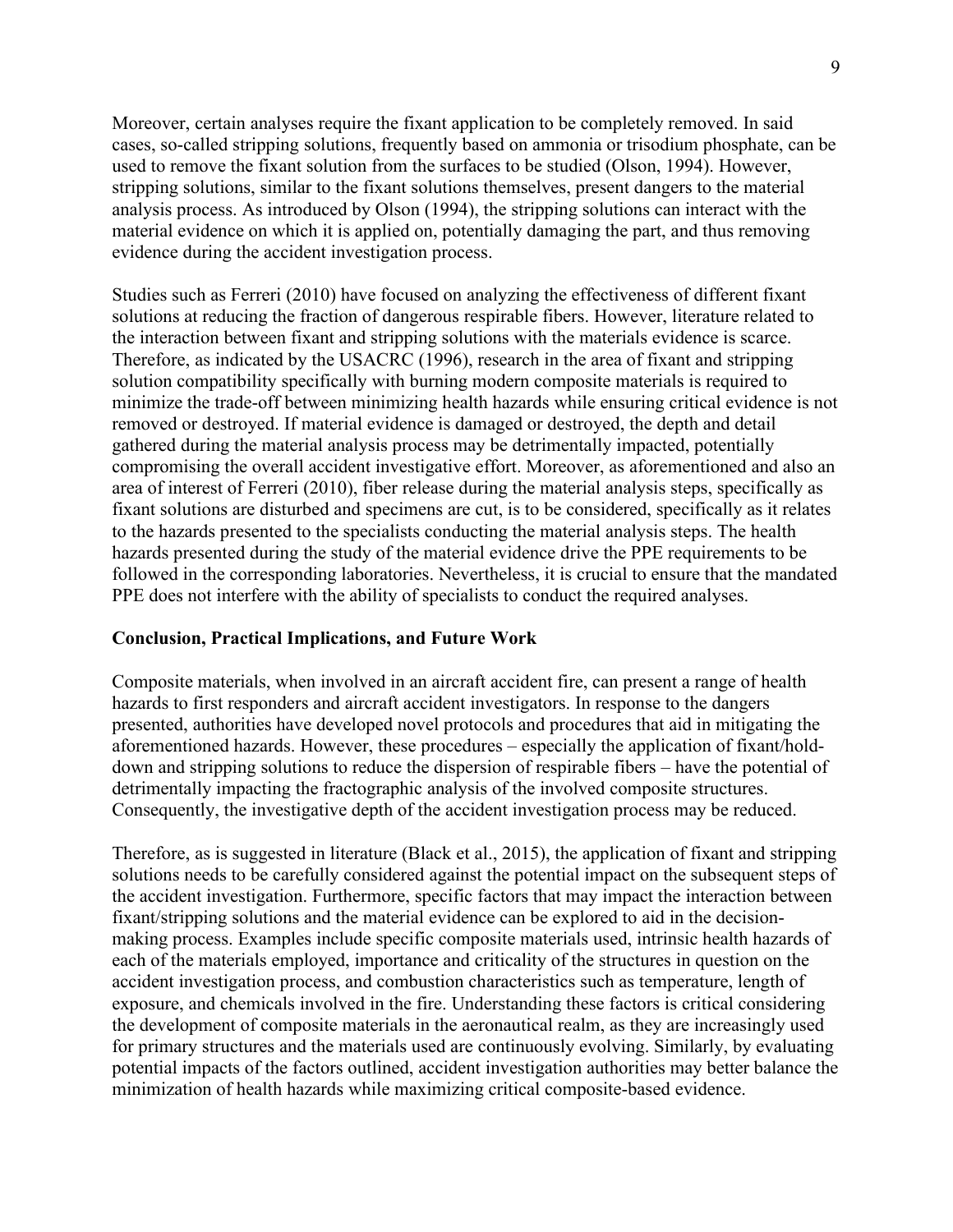#### **References**

- Anoshkin, A. N., Zuiko, V. Y., Pisarev, P. V., Alikin, M. A., & Shustova, E. N. (2018). Mechanical and acoustic research of sound-absorbing composite sandwich structures for aircraft engines. In Keller, T., Yanes Armas, S., Carlsson, L. A., & Frostig, Y. (Eds.), *12th International Conference on Sandwich Structures (ICSS-12): Proceedings* (pp. 22- 24)*.* 12th International Conference on Sandwich Structures (ICSS-12)*,* Lausanne, Switzerland, August 19-22, 2018. https://doi.org/10.5075/epfl-ICSS12-2018-22-24
- Australian Transport Safety Bureau [ATSB]. (2008). *Fibre composite aircraft – Capability and safety* (AR-2007-021). https://www.atsb.gov.au/media/27758/ar2007021.pdf
- Australian Transport Safety Bureau [ATSB] & Directorate of Defence Aviation and Air Force Safety [DDAAFS]. (2017). *Hazards at aviation accident sites – Guidance for police and emergency personnel* (7th ed.).

https://www.atsb.gov.au/media/5773114/hazardsataccidentssites\_2017\_\_lowres.pdf Berry, D. (2002). Use of Victrex® PEEK™ thermoplastics to drive new designs, processing

- flexibility, and cost reduction in aerospace components. *SAE Transactions, 111*, 426-431. https://www.jstor.org/stable/pdf/44718450.pdf
- Black, J. E., Edwards, C. W., & Batten, T. W. (2015). *Composite material hazard assessment at crash sites* (AFRL-SA-WP-SR-2015-0011). United States Air Force School of Aerospace Medicine. https://www.safeskiescleanwaterwi.org/wpcontent/uploads/2019/10/a617988\_Study\_Composite\_Materials.pdf
- Bourbigot, S., Flambard, X., & Poutch, F. (2001). Study of the thermal degradation of high performance fibres – Application to polybenzazole and p-aramid fibres. *Polymer Degradation and Stability, 74*(2), 283-290. https://doi.org/10.1016/S0141- 3910(01)00159-8
- Brown, A. L. (2014). *Carbon fiber epoxy hazards from fire environment testing* (SAND2014-19542C). Office of Scientific and Technical Information [OSTI]. https://www.osti.gov/servlets/purl/1367640
- Corman, G., Upadhyay, R., Sinha, S., Sweeney, S., Wang, S., Biller, S., & Luthra, K. (2016) General Electric Company: Selected applications of ceramics and composite materials. In Madsen L. D. & Svedberg E. B. (Eds.), *Materials Research for Manufacturing* (Vol. 224). Springer. https://doi.org/10.1007/978-3-319-23419-9\_3
- Courson, D. L., Flemming, C. D., Kuhlmann, K. J., Lane, J. W., Grabau, J. H., Cline, J. M., Miller, C. R., Larcom, B. J., & Lipscomb, J. C. (1996). *Smoke production and thermal decomposition products from advanced composite materials* (AL/OE-TR-1996- 0124/WRAIR-TR-95-0027). United States Air Force Armstrong Laboratory. https://apps.dtic.mil/sti/pdfs/ADA321827.pdf
- Dodds, N., Gibson, A. G., Dewhurst, D., & Davies, J. M. (2000). Fire behaviour of composite laminates. *Composites Part A: Applied Science and Manufacturing, 31*(7), 68-702. https://doi.org/10.1016/S1359-835X(00)00015-4
- Eibl, S. (2016). Potential for the formation of respirable fibers in carbon fiber reinforced plastic materials after combustion. *Fire and Materials, 41,* 808-816. https://doi.org/10.1002/fam.2423
- Federal Aviation Administration [FAA]. (2009). *Engine fire protection § 33.17* (Advisory Circular No. 33.17-1A). https://www.faa.gov/documentLibrary/media/Advisory\_Circular/AC\_33\_17-1A.pdf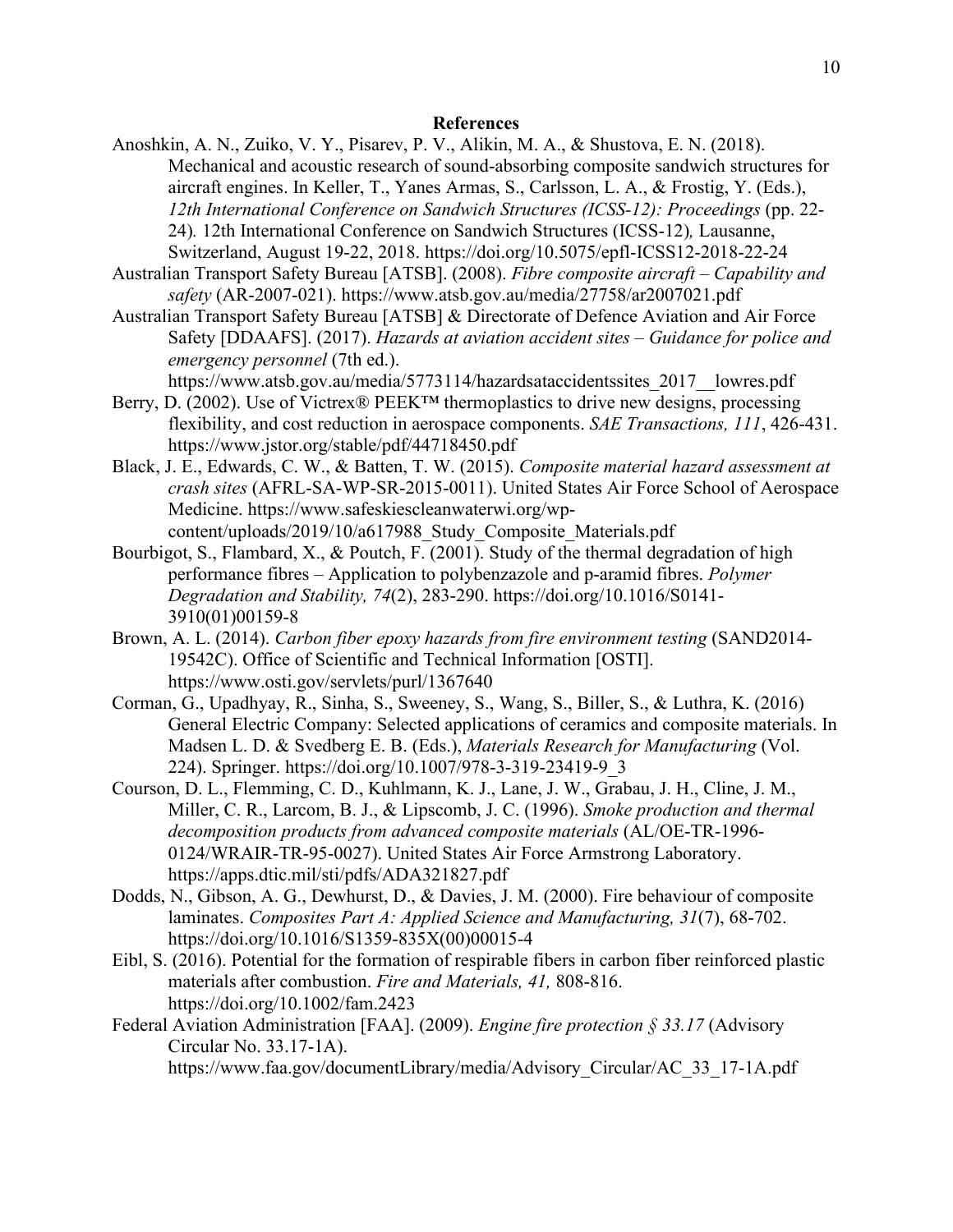- Ferreri, M. R. (2010). *Particulate characterization and control evaluation for carbon fiber composite aircraft crash recovery operations* (AFIT/GIH/ENV/10-M01). [Master's thesis, Air Force Institute of Technology]. https://apps.dtic.mil/sti/pdfs/ADA518994.pdf
- Fox, M. R., Schultheisz, C. L., Reeder, J. R., & Jensen, B. J. (2005). Materials examination of the vertical stabilizer from American Airlines flight 587 [Conference paper]. In *MS&T 2005: Proceedings from the materials science & technology conference.* Materials science and Technology 2005 Conference and Exhibition (MS&T '05), Pittsburgh, PA, United States, September 25-28, 2005.

https://ntrs.nasa.gov/api/citations/20050238475/downloads/20050238475.pdf

- Gandhi, S., & Lyon, R. E. (1998). *Health hazards of combustion products from aircraft composite material (*DOT/FAA/AR-98/34)*.* Federal Aviation Administration [FAA]. http://www.tc.faa.gov/its/worldpac/techrpt/ar98-34.pdf
- Gandhi, S., Lyon, R., & Speitel, L. (1999). Potential health hazards from burning aircraft composites. *Journal of Fire Sciences, 17*(20), 20-41. https://doi.org/10.1177%2F073490419901700102
- Gopal, K. V. N. (2016). Product design for advanced composite materials in aerospace engineering. In S. Rana & R. Fangueiro (Eds.), *Advanced composite materials for aerospace engineering – Processing, properties, and applications* (pp. 413-428). Woodhead Publishing. https://doi.org/10.1016/B978-0-08-100037-3.00014-6
- Hadcock, R. N. (1998). Aircraft applications. In S. T. Peters (Ed.), *Handbook of composites* (pp. 1022-1043). Springer. https://doi.org/10.1007/978-1-4615-6389-1\_49
- Hallion, R. P. (1978). Wood aircraft and the great war. *Forest & Conservation History, 22*(4), 200-202. https://doi.org/10.2307/4004459
- Haresceugh, R. I., Bowen, D. H., Bonfield, W., Hodgson, A. A., Gent, A. N., Livingston, D. I., & Beardmore, P. (1994). Aircraft and aerospace applications of composites. In A. Kelly (Ed.), *Concise encyclopedia of composite materials* (pp. 1-31). Pergamon. https://doi.org/10.1016/B978-0-08-042300-5.50012-1
- International Civil Aviation Organization [ICAO]. (2011). *Manual of aircraft accident and incident investigation – Part III, investigation* (Doc 9756, 1st ed.).
- International Civil Aviation Organization [ICAO]. (2012). *Manual of aircraft accident and incident investigation – Part II, procedures and checklist* (Doc 9756, 1st ed.).
- International Civil Aviation Organization [ICAO]. (2020). *Annex 13 to the Convention of International Civil Aviation – Aircraft accident and incident investigation* (12th ed.).
- Jakab, P. L. (1999). Wood to metal: The structural origins of the modern airplane. *Journal of Aircraft, 36*(6), 914-918. https://doi.org/10.2514/2.2551
- Kassapoglou, C. (2013). *Design and analysis of composite structures: With applications to aerospace structures* (2nd ed.)*.* John Wiley & Sons, Ltd. https://doi.org/10.1002/9781118536933
- Lipscomb, J. C., Kuhlmann, K. J., Cline, J. M., Larcom, B. J., Peterson, R. D., & Courson, D. L. (1997). Combustion products from advanced composite materials. *Drug and Chemical Toxicology, 20*(4), 281-292. https://doi.org/10.3109/01480549709003886
- Ma, J., Shen, L., & He, Y. (2017). Application of Composite Materials in Engine. *Materials Science: Advanced Composite Materials, 1*(1), 1-9. https://core.ac.uk/download/pdf/230064854.pdf
- Marsh, G. (2012). Aero engines lose weight thanks to composites. *Reinforced Plastics, 56*(6), 32-35. https://doi.org/10.1016/S0034-3617(12)70146-7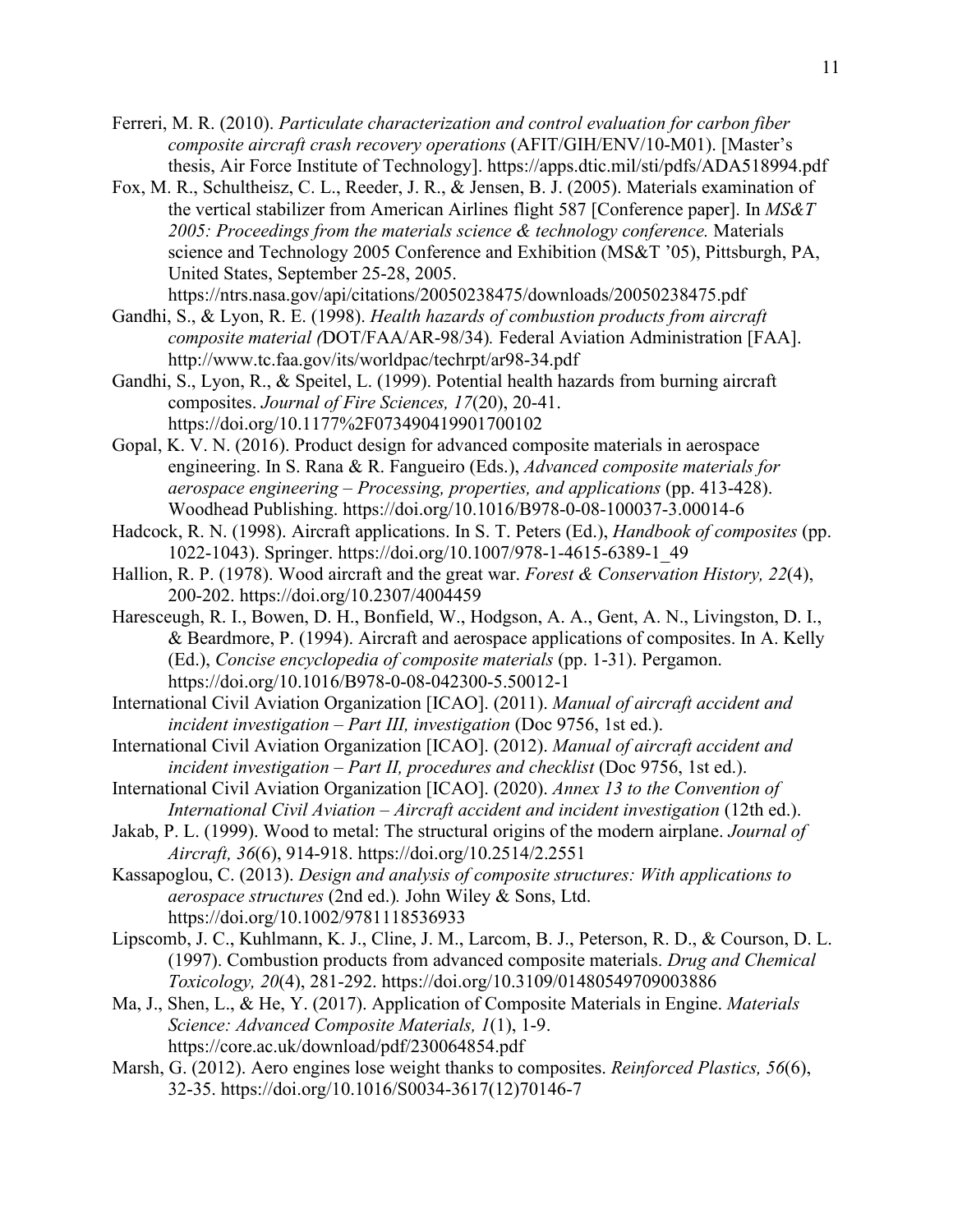Mouritz, A. P. (2012). *Introduction to aerospace materials.* Cambridge, United Kingdom: Woodhead Publishing. https://doi.org/10.2514/4.869198

- Mouritz, A. P., & Gibson, A. G. (2006). *Fire properties of polymer composite materials.*  Springer. https://doi.org/10.1007/978-1-4020-5356-6
- Mrazova, M. (2013). Advanced composite materials of the future in aerospace industry. *INCAS BULLETIN, 5*(3), 139-150. https://doi.org/10.13111/2066-8201.2013.5.3.14
- National Institute for Occupational Safety and Health [NIOSH]. (2007). *NIOSH pocket guide to chemical hazards* (Department of Health and Human Services [DHHS] (NIOSH) Publication No. 2005-149)*.* https://www.cdc.gov/niosh/docs/2005-149/pdfs/2005-149.pdf
- Olson, J. M. (1994). *Mishap risk control for advanced aerospace/composite materials* (N95- 23031). United States Air Force Advanced Composites Program Office. https://ntrs.nasa.gov/api/citations/19950016614/downloads/19950016614.pdf
- Purslow, D. (1984). Composite fractography without an SEM The failure analysis of a CFRP Ibeam. *Composites*, 15(1), 43-48. https://doi.org/10.1016/0010-4361(84)90960-1
- Soutis, C. (2005). Fibre reinforced composites in aircraft construction. *Progress in Aerospace Sciences, 41*(2), 143-151. https://doi.org/10.1016/j.paerosci.2005.02.004
- Stumpff, P. L. (2001b). Case histories. In D. B. Miracle & S. L. Donaldson (Eds.), *ASM handbook, volume 21: Composites* (pp. 988-993)*.* ASM International. https://doi.org/10.31399/asm.hb.v21.a0003467
- Stumpff, P. L. (2001a). Introduction to failure analysis. In D. B. Miracle & S. L. Donaldson (Eds.), *ASM handbook, volume 21: Composites* (pp. 949-950)*.* ASM International. https://doi.org/10.31399/asm.hb.v21.a0003460
- Sultan, M. T. H., Worden, K., Staszewski, W. J., Pierce, S. G., Dulieu-Barton, J. M., & Hodzic, A. (2009). Impact damage detection and quantification in CFRP laminates; a precursor to machine learning [Conference paper]. In *Proceedings of 7th international workshop on structural health monitoring*. 7th International Workshop on Structural Health Monitoring, Stanford, CA, United States, September 9-11, 2009. https://eprints.soton.ac.uk/71820/
- Tewarson, A., & Macaione, D. P. (1993). Polymers and composites An examination of fire spread and generation of heat and fire products. *Journal of Fire Sciences, 11*(5), 421-441. https://doi.org/10.1177%2F073490419301100504
- United States Army Combat Readiness Center [USACRC]. (1996). *Mishap risk control guidelines for advanced aerospace materials: Environmental, safety, and health concerns for advanced composites.* https://home.army.mil/belvoir/application/files/6015/6986/8603/ENVIRONMENTAL\_S AFETY\_HEALTH\_CONCERNS\_ADVANCED\_COMPOSITES.pdf
- Vajdová, I., Jenčová, E., Szabo, S., Jr., Melníková, L., Galanda, J., Dobrowolska, M., & Ploch, J. (2019). Environmental impact of burning composite materials used in aircraft construction on the air. *International Journal of Environmental Research and Public Health, 16*(20), 1-14. https://doi.org/10.3390/ijerph16204008
- Vieille, B., Aucher, J., & Taleb, L. (2011). Carbon fiber fabric reinforced PPS laminates: Influence of temperature on mechanical properties and behavior. *Advances in Polymer Technology, 30*(2), 80-95. https://doi.org/10.1002/adv.20239
- Vogt, J. (1985). Thermal analysis of epoxy-resins: Identification of decomposition products. *Thermochimica Acta, 85,*411-414. https://doi.org/10.1016/0040-6031(85)85611-2